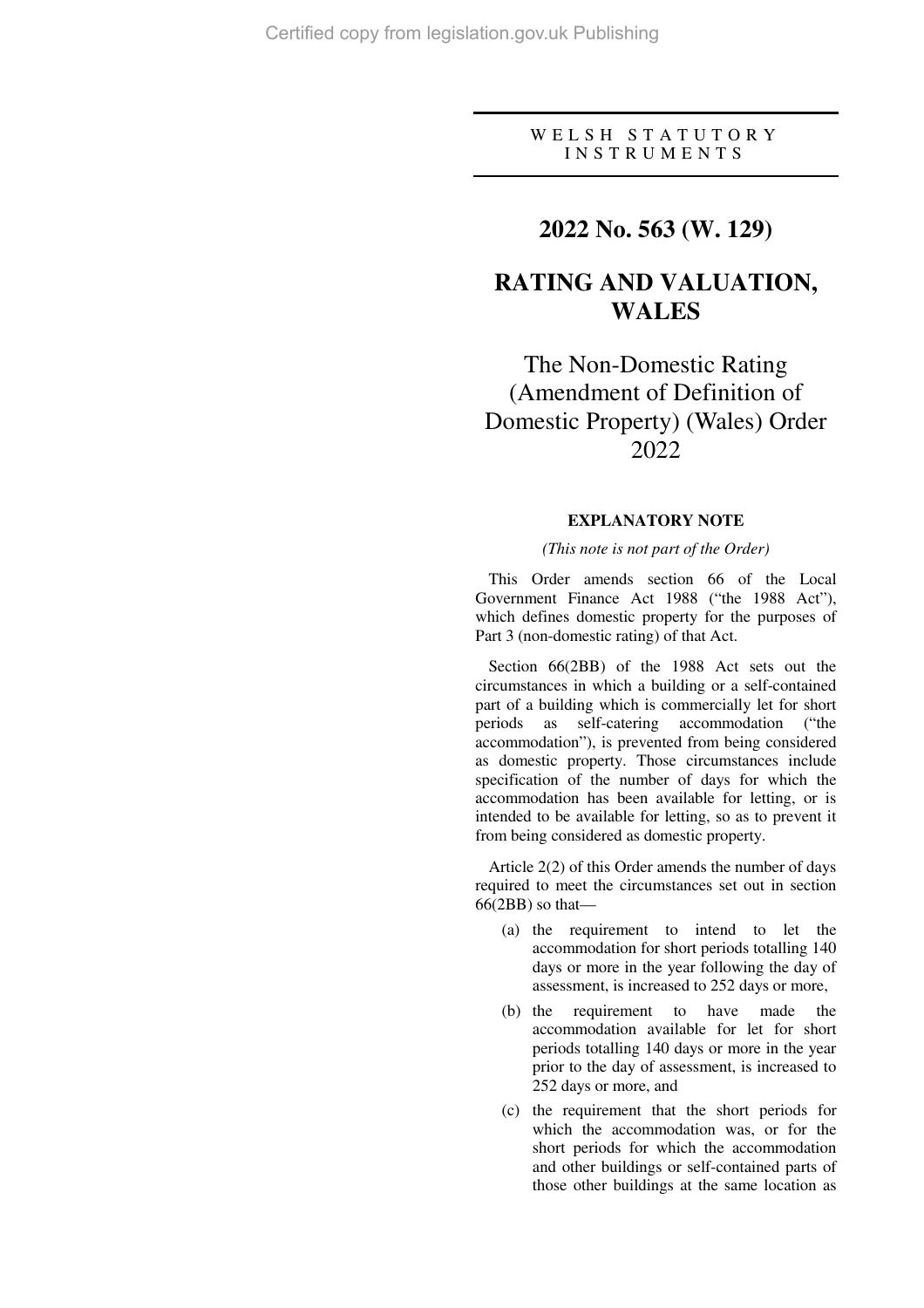or in very close proximity to the accommodation were, actually let as selfcatering accommodation in the year prior to the day of assessment amounting to at least 70 days, is increased to at least 182 days.

Article 3 contains transitional provision.

The Welsh Ministers' Code of Practice on the carrying out of Regulatory Impact Assessments was considered in relation to this Order. As a result, a regulatory impact assessment has been prepared as to the likely costs and benefits of complying with this Order. A copy can be obtained from Local Government Finance Reform, Welsh Government, Cathays Park, Cardiff, CF10 3NQ and is published on www.gov.wales.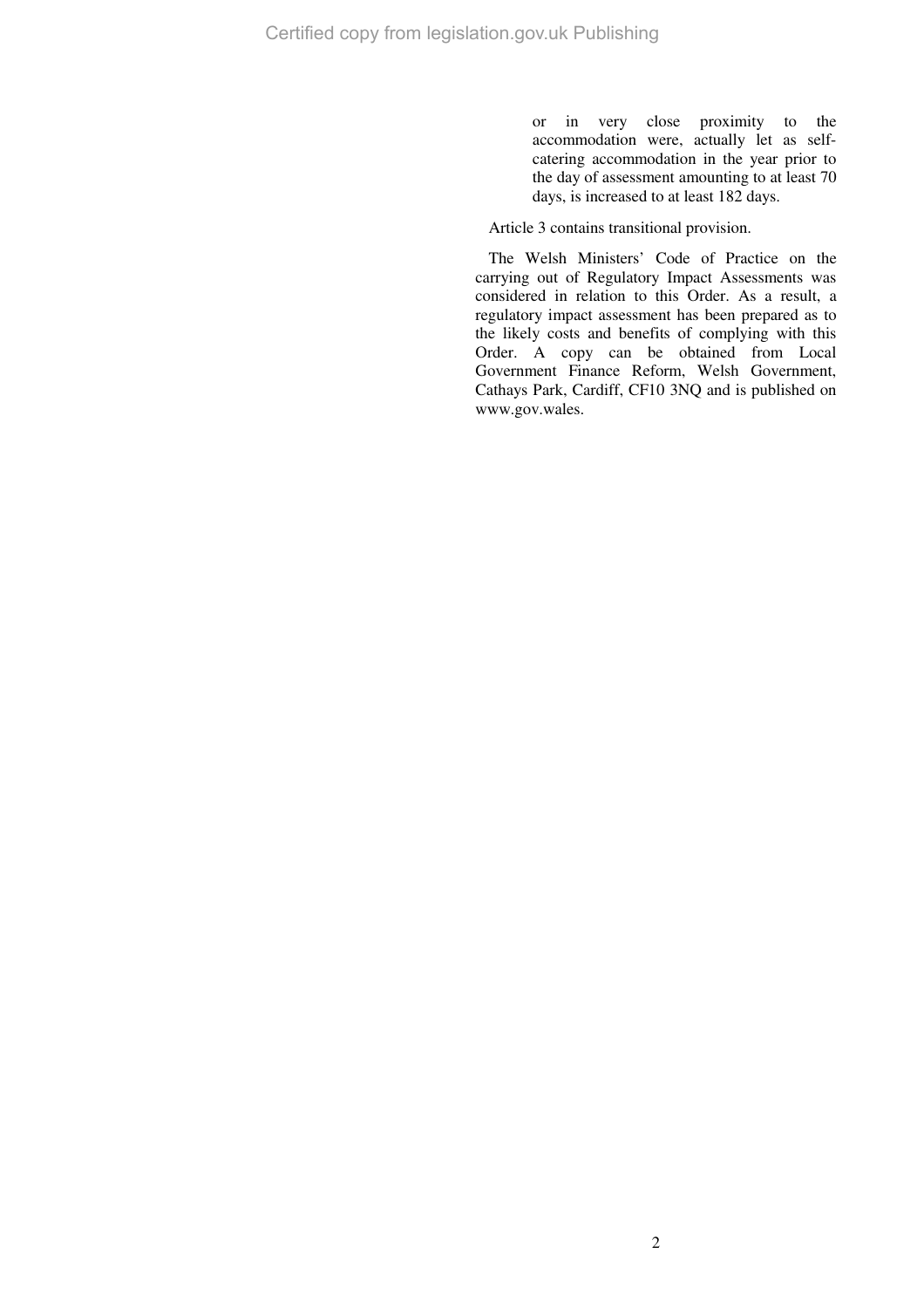### WELSH STATUTORY I N S T R U M E N T S

## **2022 No. 563 (W. 129)**

# **RATING AND VALUATION, WALES**

# The Non-Domestic Rating (Amendment of Definition of Domestic Property) (Wales) Order 2022

| Made                     | 20 May 2022  |
|--------------------------|--------------|
| Laid before Senedd Cymru | 24 May 2022  |
| Coming into force        | 14 June 2022 |

The Welsh Ministers make the following Order in exercise of the power conferred on the Secretary of State by sections  $66(9)(1)$  and  $143(2)(2)$  of the Local Government Finance Act 1988(**3**), and now vested in them.

#### **Title and commencement**

**1.** The title of this Order is the Non-Domestic Rating (Amendment of Definition of Domestic Property) (Wales) Order 2022 and it comes into force on 14 June 2022.

### **Amendment to the Local Government Finance Act 1988 - definition of domestic property**

**2.**—(1) Section 66 of the Local Government Finance Act 1988 is amended as follows.

 $\overline{a}$ 

<sup>(</sup>**1**) The power under section 66(9) of the Local Government Finance Act 1988 (c. 41), so far as exercisable in relation to Wales, was transferred to the National Assembly for Wales by virtue of article 2 of, and Schedule 1 to, the National Assembly for Wales (Transfer of Functions) Order 1999 (S.I. 1999/672). By virtue of section 162 of, and paragraphs 30 and 32 of Schedule 11 to, the Government of Wales Act 2006 (c. 32), the power is now vested in the Welsh Ministers.

<sup>(</sup>**2**) Section 143(2) of the Local Government Finance Act 1988 was amended by section 154(3)(a) of the Local Government and Elections (Wales) Act 2021 (asc 1) which inserted a reference to the Welsh Ministers. (**3**) 1988 c. 41.